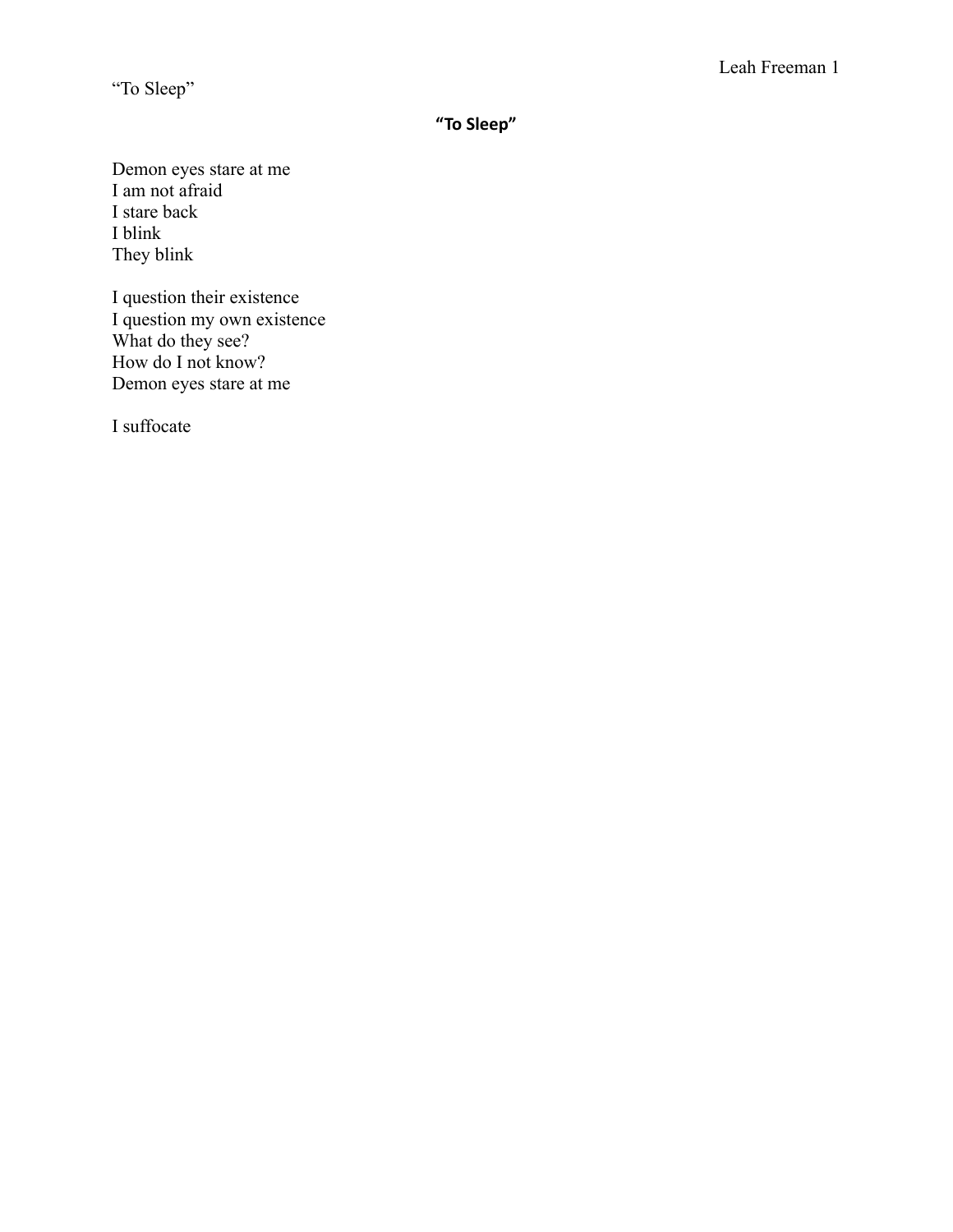I can't breathe. I choke as I claw at my neck, expecting hands to be there, squeezing the life out of me. I gasp as my limbs begin to flail and my head begins to feel a sensation as if it has begun floating away from my body. I am fading I am—alive.

I swiftly sit upright in my bed. A glance at the clock through the darkness tells me it is four o'clock in the morning. The only thing I can see around me are those dim, neon numbers. I place my hand on my forehead to relieve its ache as I gasp for air. Each gasp is a choke as my lungs reach out of my body and rip the oxygen out of the air. My own body, in its fight to survive, is choking me.

I stumble out of bed, reaching out for the wall because an immediate wave of dizziness erupts before my eyes and rushes into my brain. My world is trembling. I trip over and fall onto the floor, panting as I struggle to hold my torso off the ground as my head hangs low and knees knock onto the wooden floor. A thought with no provocation pops into my mind. *Is there a God?*

This thought scares me. I do not know where it came from, it is as if it had been put in my mind by someone. My arms begin to violently shake, and finally, they give in, collapsing as the pillars of heaven would at the hands of a cunning sinner; truly an easy feat if someone had enough guts to attempt it.

Suddenly, I realize someone is judging me. I feel it. I attempt to look around the darkness for the eyes of the culprit, but the shaking of the world around me makes me too dizzy.

I brace my head in my arms and curl my body under me as the shaking continues. I feel nauseous. My stomach gurgles to the rhythm of the ground's shaking. I squeeze my head as if it'll keep my brain from bouncing around within my skull. I hear something. I think it is a whisper.

"What?" I exhale, the word barely audible. I hear something.

My chest is caving in around my heart and lungs. I feel it. My lungs crawl through my throat to escape the structural failing of my body. They grip onto my uvula and yank themselves up my throat, making me gag as the shaking worsens. I feel my jaw forced open as my lungs project themselves from my body. I can't tell if I am getting sick or if it is just the feeling of my organs crawling out of me. Soon I am nothing but a flat, crumbled stack of skin that can't support my eyeballs due to its lack of structural integrity, but, I am—alive.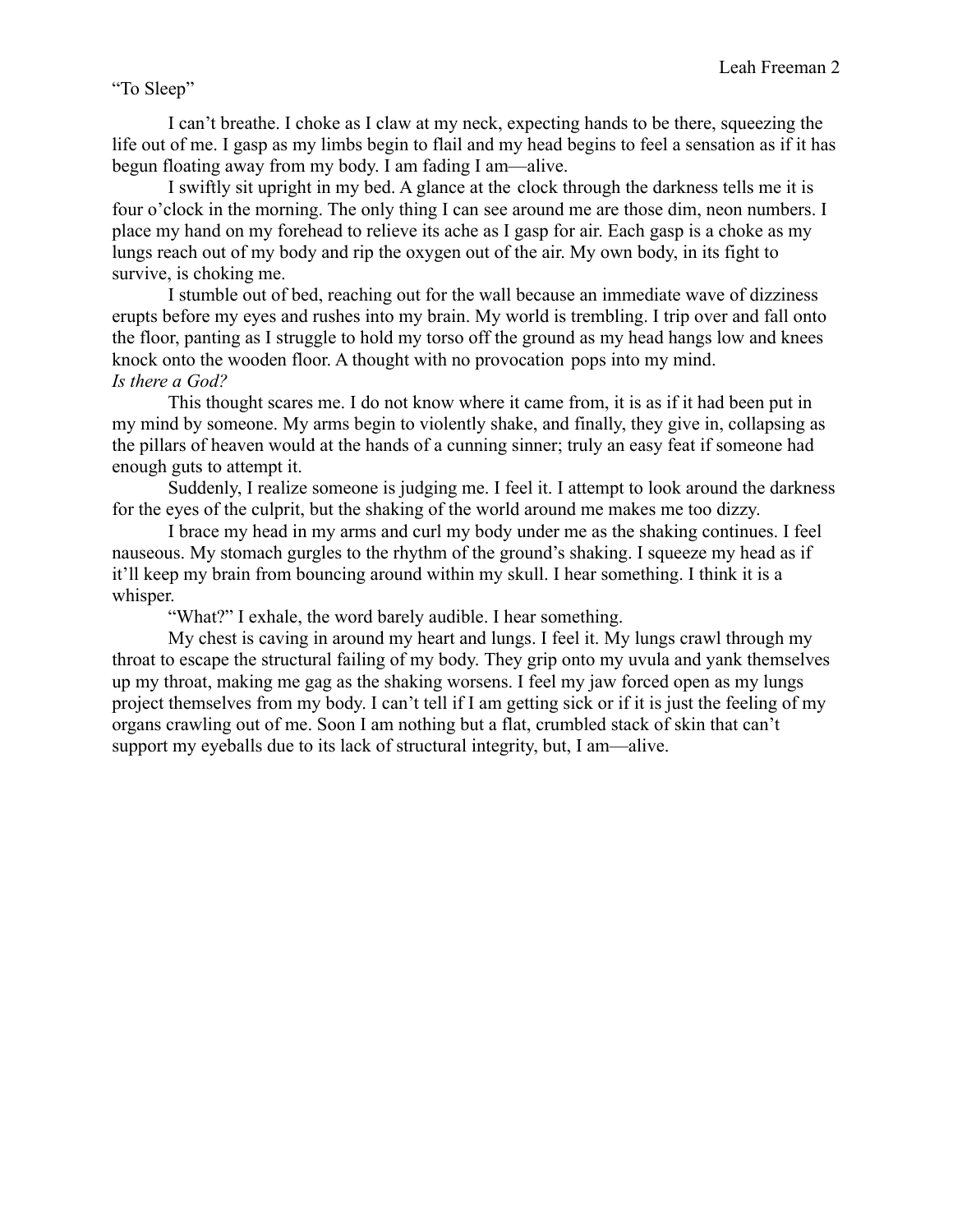$\overline{\phantom{a}}$ 

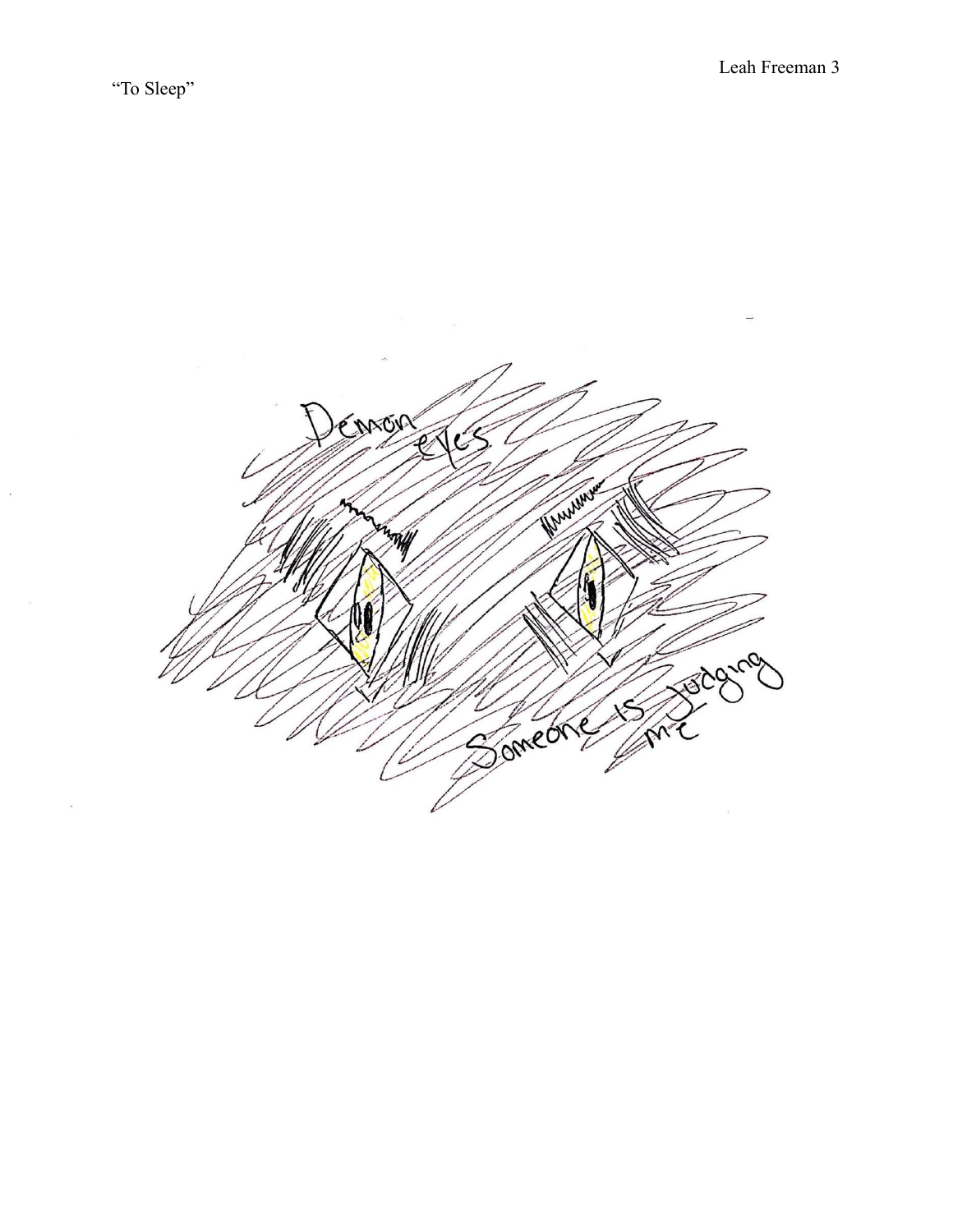How can you say A dream Is not An Experience?

An Experience Is not A dream How can you say?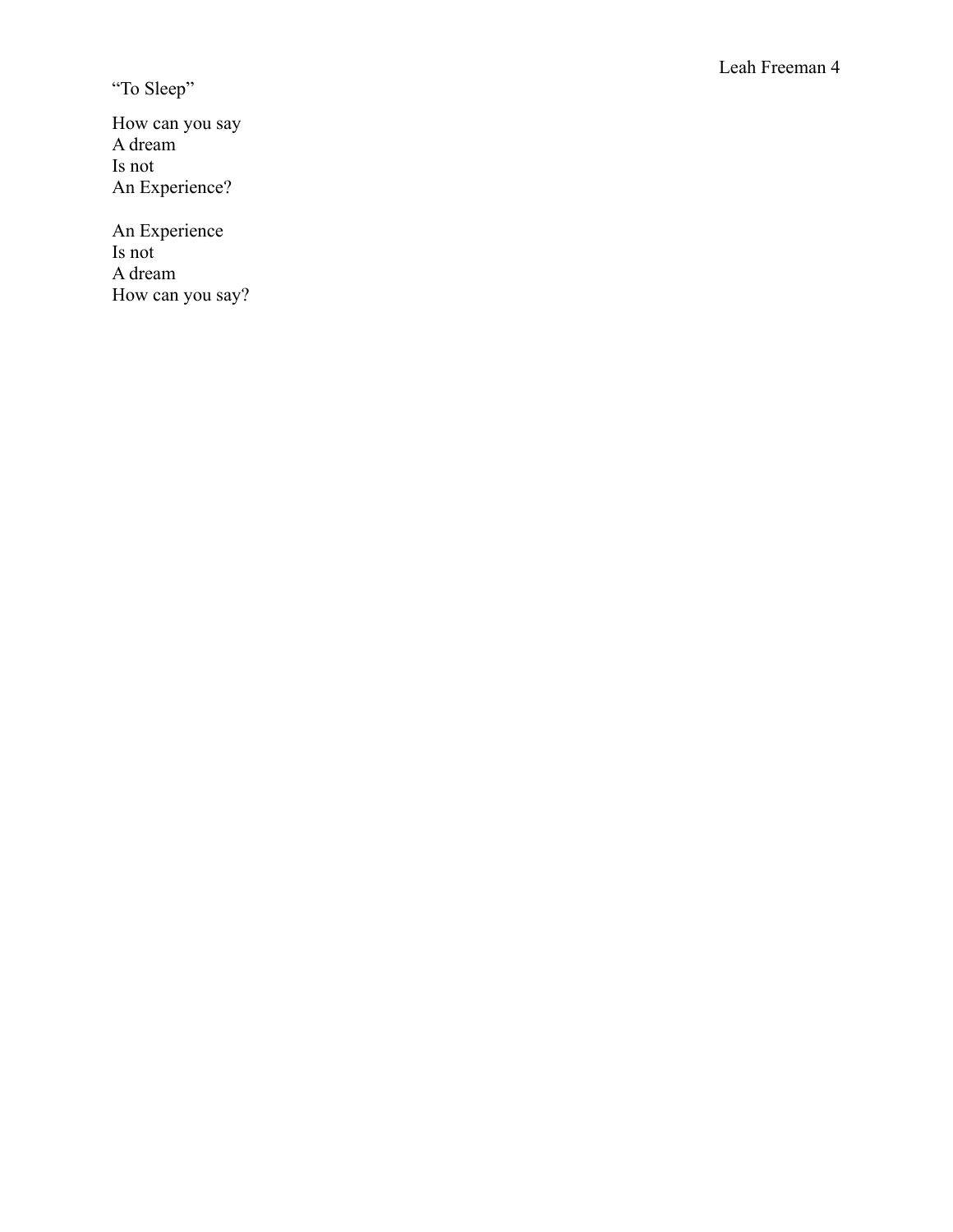I keep wondering about my dreams, lately. They feel different. They feel more alive than reality. I wonder when I am *really* alive. What makes something real? Why aren't dreams supposedly real? In dreams, we see things we never see in real life. Once we wake up, we have the memory of seeing those things from our dream. How could these memories not be considered real?

This makes me wonder further. How do we see things in our mind that we have not seen in reality? I have never been to Venice, but in my dreams I am floating down the canals as the sweet melodies of violins guide me to an unknown, but greatly desired destination. I always wake up before I reach my destination. How is that any different from reality, though? We all have destinations in mind, but even upon reaching them do we ever really feel the fulfillment we expect to?

I am starting to think reaching a destination in a dream is more satisfying, more real, than reaching a destination in reality. In my dreams, even in my nightmares, I feel more alive than I do awake. I think I even like nightmares more than being awake. Maybe I am dead, and only in my dreams am I alive.

When I die, will life become a dream? A memory that I recall—that never really happened?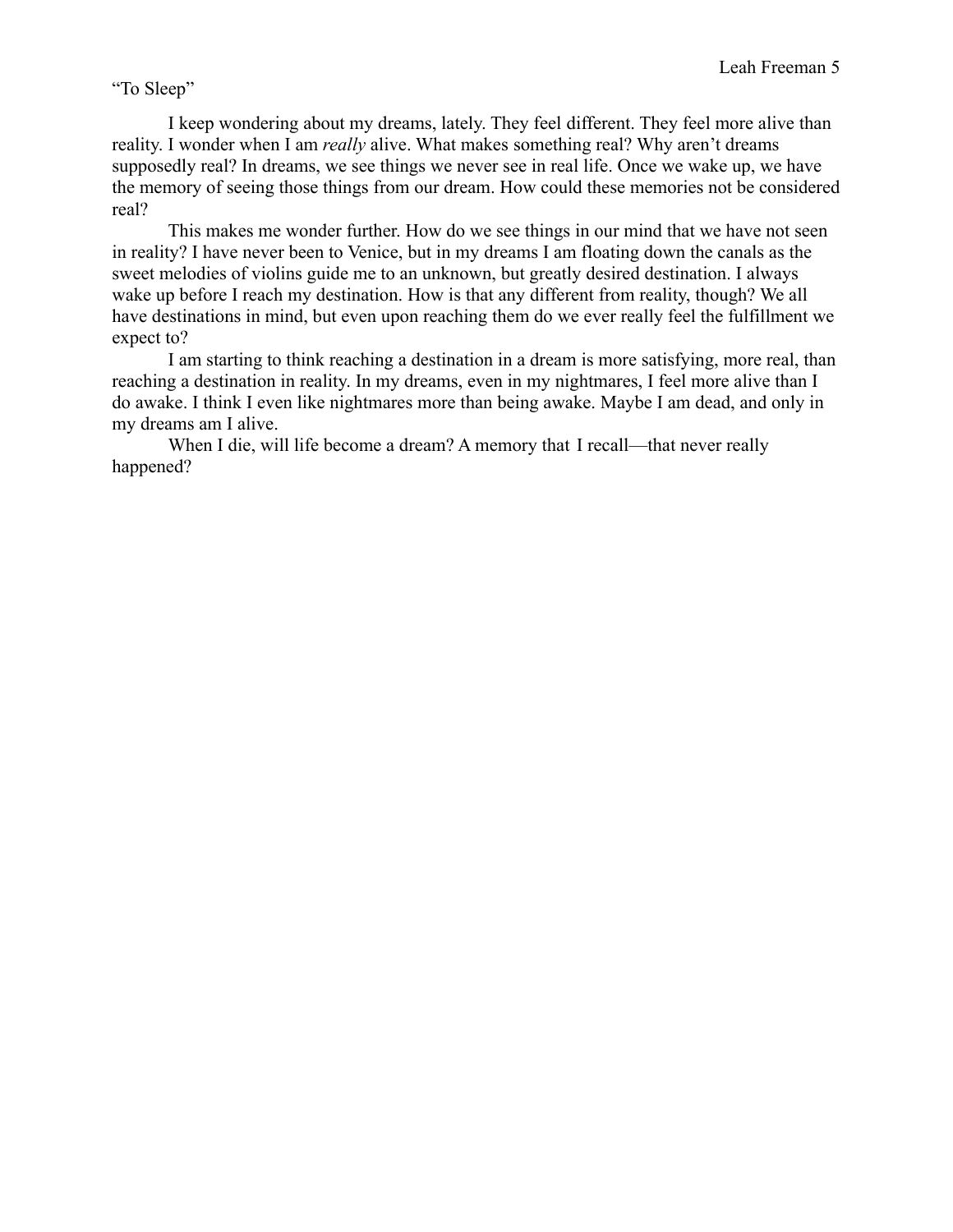## Leah Freeman 6

"To Sleep"

It begins to rain, But it is not droplets of water That tap me but Cherry Blossoms That decorate my hair and the ground around me

A breeze rushes through my hair And the Blossoms begin to dance Soon soft hands of soft pink petals Pull me into a passionate Waltz

I never want to wake up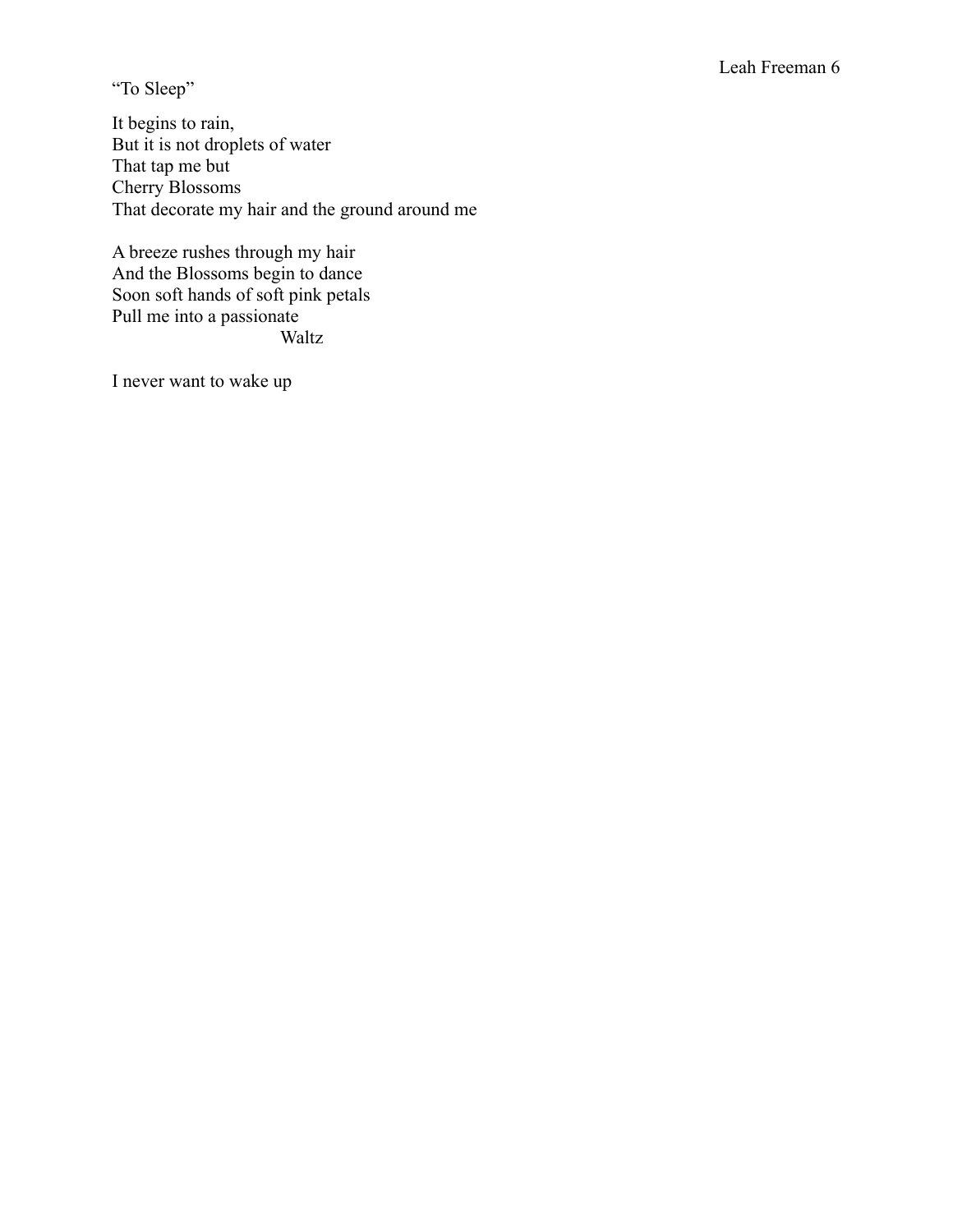I am dancing with a partner made of floating cherry blossoms. It is surreal; I am standing in a lush field with grass the most beautiful color of green I've ever, or I guess *never,* seen in my life. The sky is a sunset frozen in time. Everything has a pink tint to it. Life is grey compared to the colors I am seeing.

I am feeling the purest happiness; a feeling I can't even remember.

"This might be the best dream I've ever had," I utter, as the blossoms sway with me. My cherry blossom partner's head tosses back in laughter. Then, I begin to beg the blossoms to keep me there, asleep, forever. My partner's arms wave as if I am making a joke—being silly. This aggravates me. I stop dancing, causing my silhouette of a partner to jerk as if in shock. I realize there had been the sound of chiming bells as I was dancing, because at my sudden stop of movement they cease their angelic sounds.

"Please," I say lamely. It is all I can muster.

My partner has no mouth or features of any kind. The blossoms are floating before me, moving slowly, as if the air is thick, rotating around where a head would be. The body looks the same way, but near my partner's chest the blossoms seem to beat toward me flowingly, and then away from me. I wonder if the cherry blossom dancer can breathe.

"No," the word travels toward me, quietly, in the breeze from the direction of the cherry blossoms which float before me as if they can speak.

"But I don't want to go back there," I say. I shudder at the thought of the small room that is always coated with the smell of some sort of sterilizer. I picture my own, thin body—basically bones—lying helplessly in bed, alone for an eternity. Not only does my physical body give up on me, but it seems as if my mind gives up, too. Again, I hear, "No."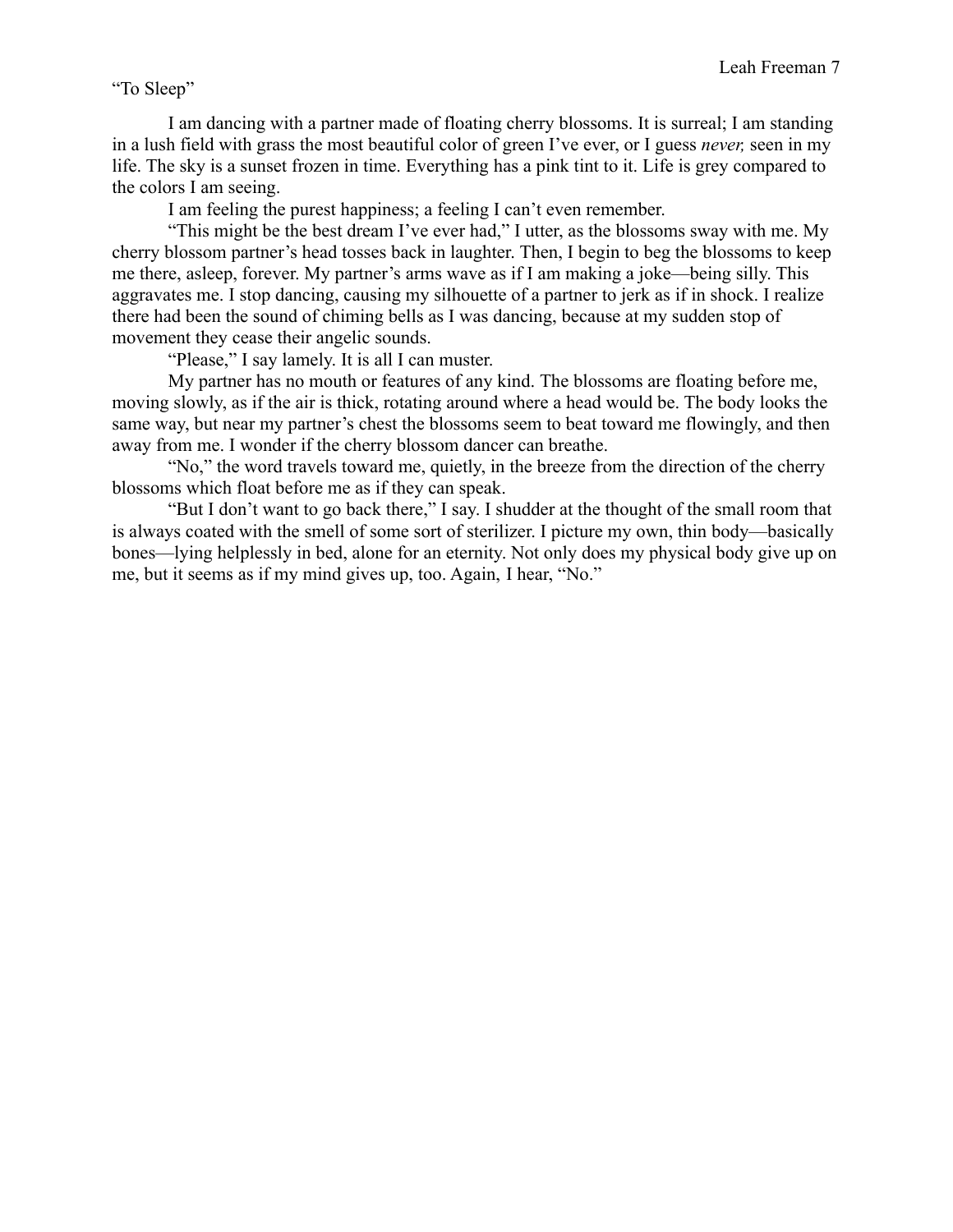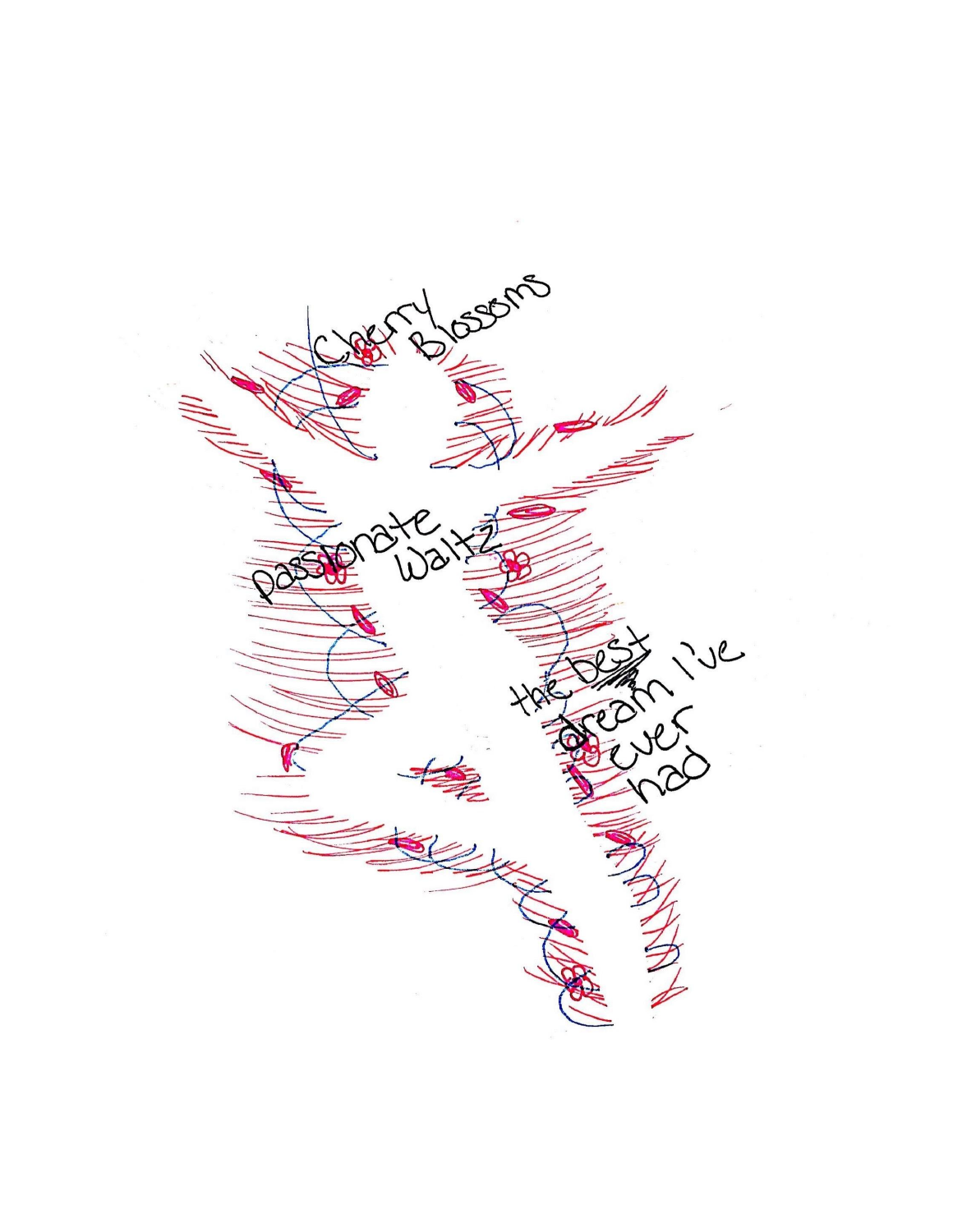Demon eyes stare at me I am not afraid I stare back I blink They blind

How can you say A dream Is not An Experience?

It begins to rain, But it is not droplets of water That tap me but Cherry Blossoms That decorate my hair and the ground around me

I question their existence I question my own existence What do they see? How do I not know? Demon eyes stare at me

An Experience Is not A dream How can you say?

A breeze rushes through my hair And the Blossoms begin to dance Soon soft hands of soft pink petals Pull me into a passionate Waltz

I never want to wake up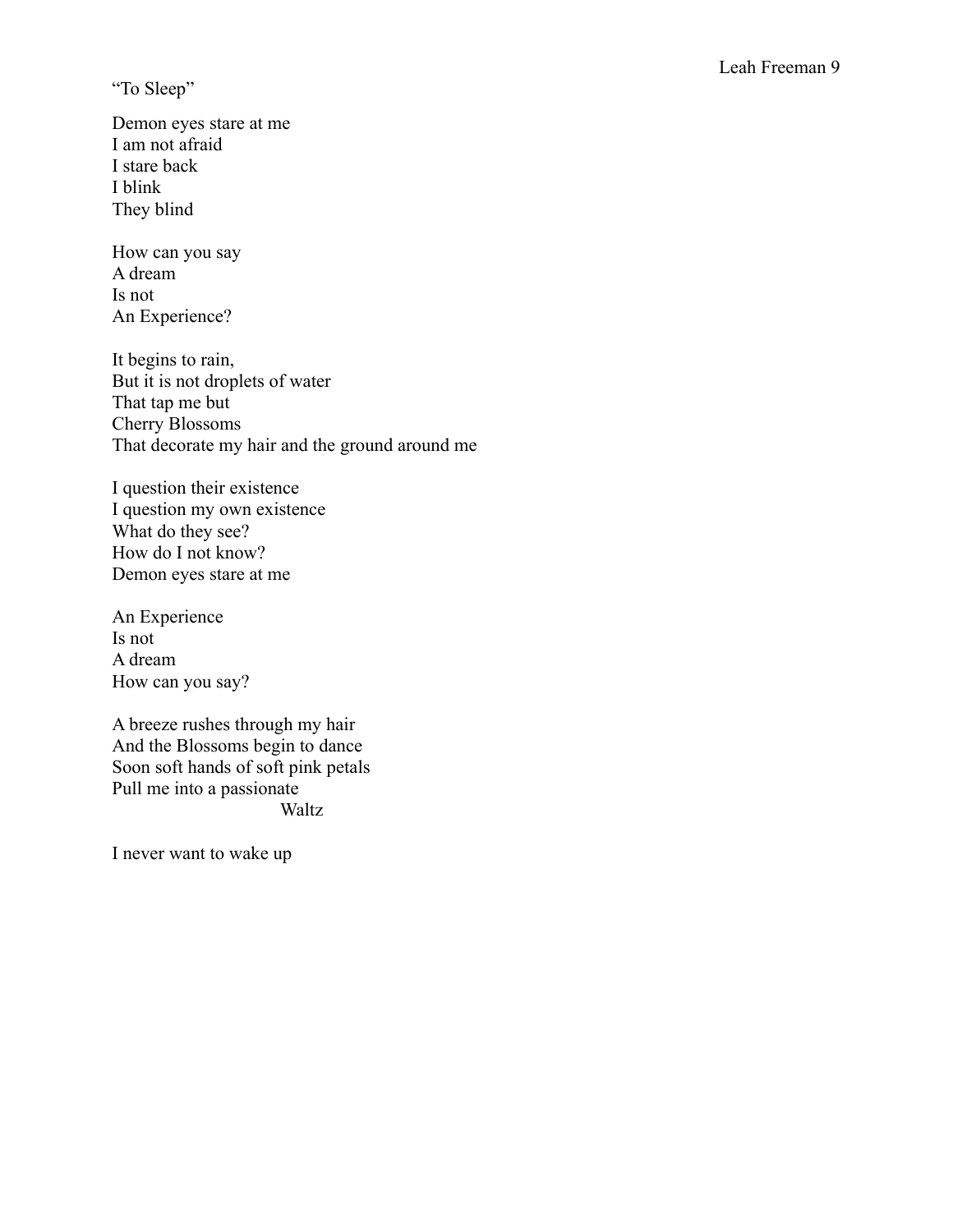I look around me. I am in, what looks like, a small village on a ground that looks like it is made of sandstone. Surrounding the few tiny houses that make up the village, as far as I can see, are mountains of dark grey, jagged rock. The sky is a dark blue, yet the village is naturally well lit; it is as if the sun has just set and the last few moments of daylight are shining down on me.

As I spin around and look at my surroundings, I can recall the moment I fell asleep. I was laying in the bed in the tiny, uncomfortable room as my family surrounded me. The smell of bleach burned my eyes as a woman in white cleaned the room around us.

"We love you so much," they kept saying. I do not know why, though, because I knew that. But, they just kept saying, "I love you I love you I love you I love you I love you." I fell asleep as they all pet my hair and caressed my arms—a soothing sensations that use to knock me out when I couldn't sleep as a baby. My favorite song, Mr. Sandman by the Cordettes, was playing on repeat.

As I look around, I spot a few people in the distance looking around as curiously as I am. There is a young girl, a teenage boy, a woman, and in the distance, more people I cannot make out. All of them seem to be standing by themselves, as if everyone had shown up here alone. They are all gazing up at the giant rocks towering above us. Everyone looks calm, almost content; although, no one seems to have a clue about how they ended up standing there.

Suddenly, I feel as if I am being watched; judged. I look up at the mountain of rock beside me. I realize it would be possible to climb it. Without much more thought, I begin to climb. A few minutes into climbing, without ever looking down at how far I have come, I begin to see vines that I grab onto to hoist myself up the rock. The higher I get, the stronger the wind becomes.

Right near the top, I see a wooden sign jutting out of the side of the rock. I grab onto it and yank myself up the rest of the way. *Sandman*, the sign said. Sweating and panting, I throw myself flat onto my stomach at the top of the mountain and let the breeze race over me. Suddenly, I swear I can hear that song I fell asleep to, and my family's voices, in the distance.

"*Mr. Sandman-"*

"We love you we love you we love you,"

"*-bring me a dream"*

"We will always love you, so much."

"Get up," My head snaps up at this. The voice comes from right ahead of me. Above me stands a man, no… Wait, yes, a man. But… In the breeze… He seems to be falling apart…

"Are you the sandman?" I ask. The man's face is composed of flakey bits of multicolored sand, his features only seem like indents and mounds on his face. His face twists in contemplation.

"Yes, I must be." He says. His voice is deep and soothing; it is as if his words are pulling me towards him.

"Oh," is all I reply as I slowly get to my feet. I never break eye contact, and soon realize we are the same height. This makes me feel confident. It begins to rain… Cherry blossoms.

"I've heard you want to sleep?" He asks. I raise my eyebrow.

"I am asleep." At this he tilts his head with a "hmm."

"Are you judging me?" I ask, my eyebrows furrowing. Then, I continue, "No, I know you are. What is it about me you are judging? What do you see?"

"You don't need to worry about that," he says simply. "You are okay."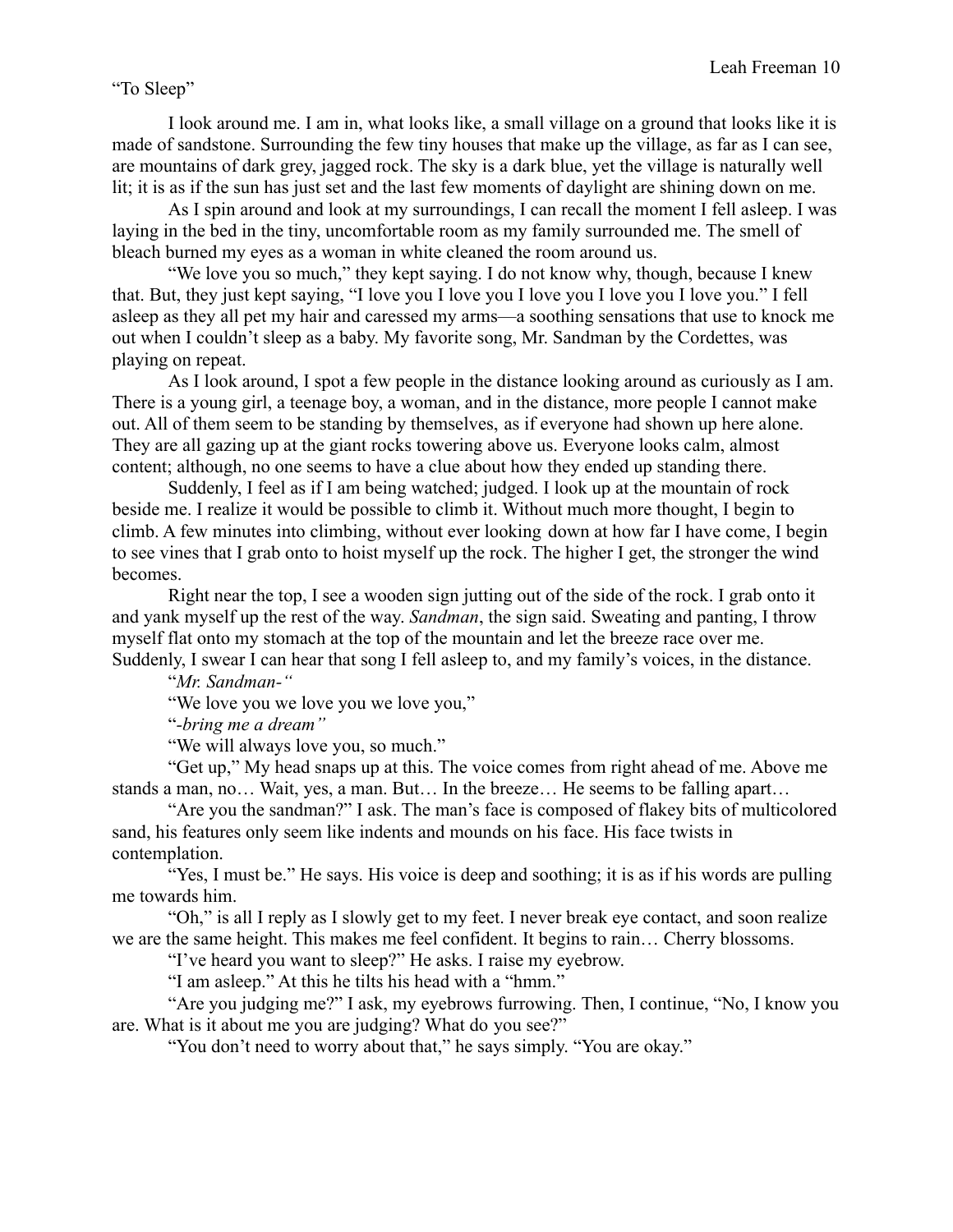"I am okay," I repeat. Something about this phrase makes me step a tad bit closer to the man, closing the space between us to a mere two feet. He is intimidating, but I can't help but feel comforted by his presence.

"Do you remember your family?" He asks me.

"Of course I do."

"How do you feel about them?"

I shrug casually and say, "I know they care. It is not possible to be perfect all the time, we've all accepted that. They did not judge me for my own lack of perfection, even though in heated moments we would blame each other for stupid things." I smile. "They even played my favorite song on repeat as I fell asleep. Though, I know that they are sick of it, by now. It was nice of them. It made me happy." The crumbling man's face breaks out into a smirk, as if he is trying to hold back a full-blown smile.

"Good." There is a moment of silence when I think back to the moment that I had fallen asleep. As much as I had hated being strapped down by IVs all over my body, unable to leave, unable see the world, and unable to sleep in my *own* bed in my *own* house, in that moment, surrounded by them all, I had finally felt at home.

"So?" I ask. I did not know what to expect, but I knew the man had more to say.

"Do you have a question to ask me?" He asks. I open my mouth to say no, but no sound escapes. A question suddenly pops into my mind as if put there by someone else.

"Is there a God?" I ask.

"What do you think?"

"I don't know," I reply as the man raises his arms in defeat.

"Well, only you can answer that. My apologies."

"It's okay," I say with a silent laugh as the man shifts on his feet, as if he is preparing to say something, but is too nervous to speak. I did not know the sandman could get nervous.

"I hear…" He steps towards me, "you don't want to go back there. You want to… Sleep forever…" I glance up to the sight of the cherry blossoms falling from the sky. I close my eyes and smile as they softly brush my face. When I look back at the man, his hand is reaching out to me. He has, again, that restrained smirk on his face. I touch my own face lightly, which is usually dry and crisp, but is right now so soft, and take a deep breath. It is nice to be able to breathe without tubes shoved into my nostrils.

"I can make all that go away. No more waking up unable to breathe, no more of any of that. But, are you sure?" He reaches his stretched-out hand even closer to me; his eyes look deep within me as if he is attempting to predict my answer. He looks… Hopeful.

While my first instinct is to reply with, *no, I am not sure*… I… I…